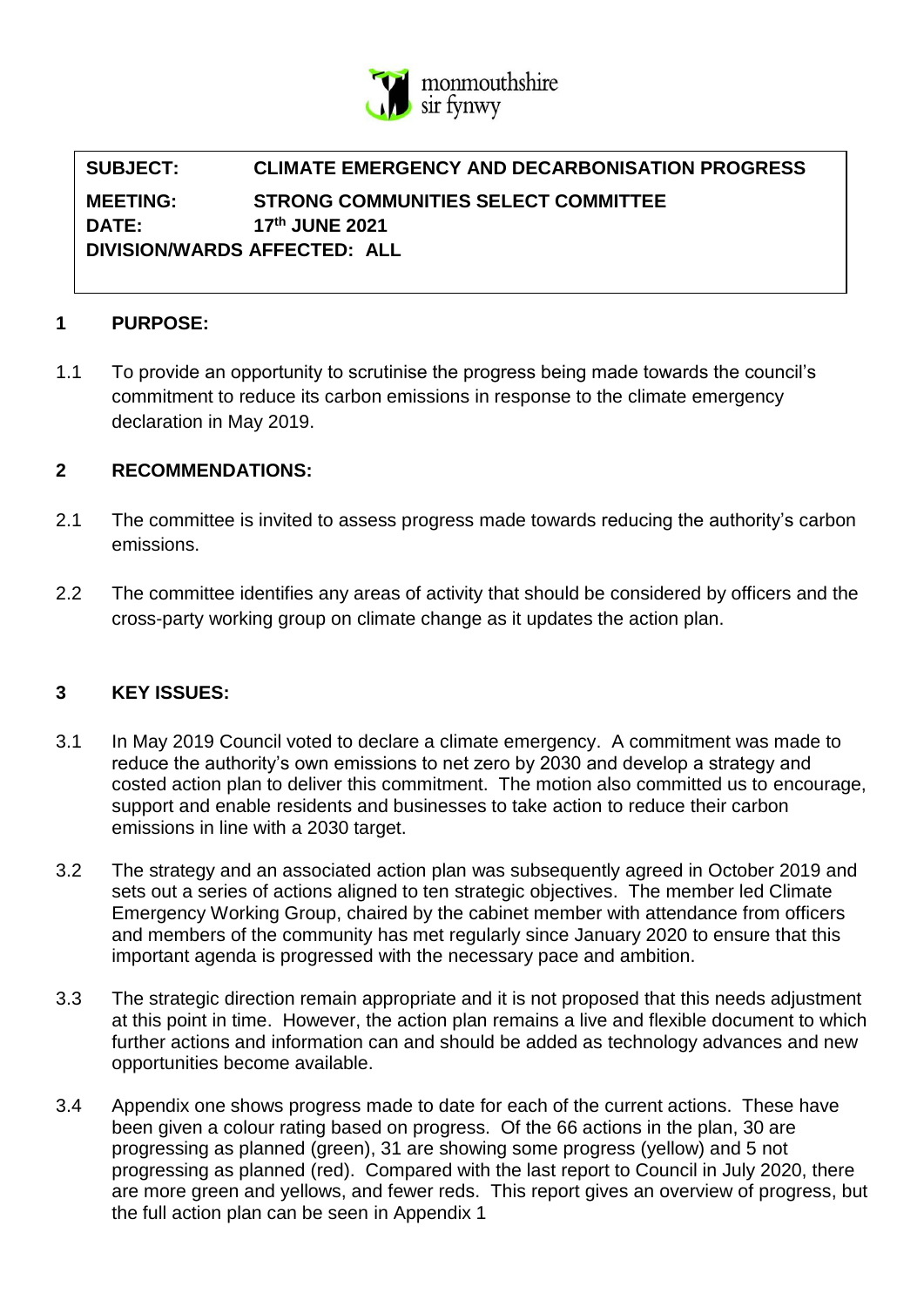#### Progress on actions June 2020

Progress on actions May 2021



- 3.5 There is good progress being made on almost half of the actions, with some that had not started last year because of Covid-19 now underway. The reason for the slower progress with some of the actions is mainly because of delays due to the pandemic, caused by competing pressures, closure of venues or services, postponed consultation or engagement or delayed decisions on external funding.
- 3.6 Significant progress has been made against many of the actions. Examples include:
	- Purchase of 7 electric vehicles for use by different council teams, with an electric minibus and two electric roadsweepers on order.
	- Establishing Libraries of Things, Repair Cafes and a second Re-use Shop using Welsh Government Circular Economy funding.
	- Developing further active travel routes, trial changes to traffic flows in town centres to allow active travel with social distancing and the purchase of electric bikes to pilot
	- Delivery of Carbon Literacy training to 113 representatives of Monmouthshire PSB partners
	- Nearly 10,000 streetlights converted to LED bulbs which use less energy.
	- 150,000 kg of carbon dioxide saved by reducing business mileage in 2020/21. Although this has been due to lockdown, we are likely to continue to work agilely more often and continue to hold online meetings.
	- Changes to grassland management, including reduced mowing and the purchase of new equipment to cut and collect mowings, all of which has benefited pollinators by allowing wildflowers to thrive.
- 3.7 Although good progress is being made against the actions in the plan, we still don't have enough detailed information about what our baseline emissions are and what the precise carbon savings of the measures we are taking are likely to be, in order to be able to accurately establish whether we are on track to meet the net zero carbon target by 2030. We will look to gather this information in the coming months and use it to inform an update of the action plan. Alongside this any recommendations made by the committee will be used to help shape the development of the plan which will be brought to Council in November.

# **4 EQUALITY AND FUTURE GENERATIONS EVALUATION (INCLUDES SOCIAL JUSTICE, SAFEGUARDING AND CORPORATE PARENTING):**

4.1 This report is an update on progress, rather than a decision or policy change, so does not need to complete an evaluation. However, the Climate Emergency Action Plan has